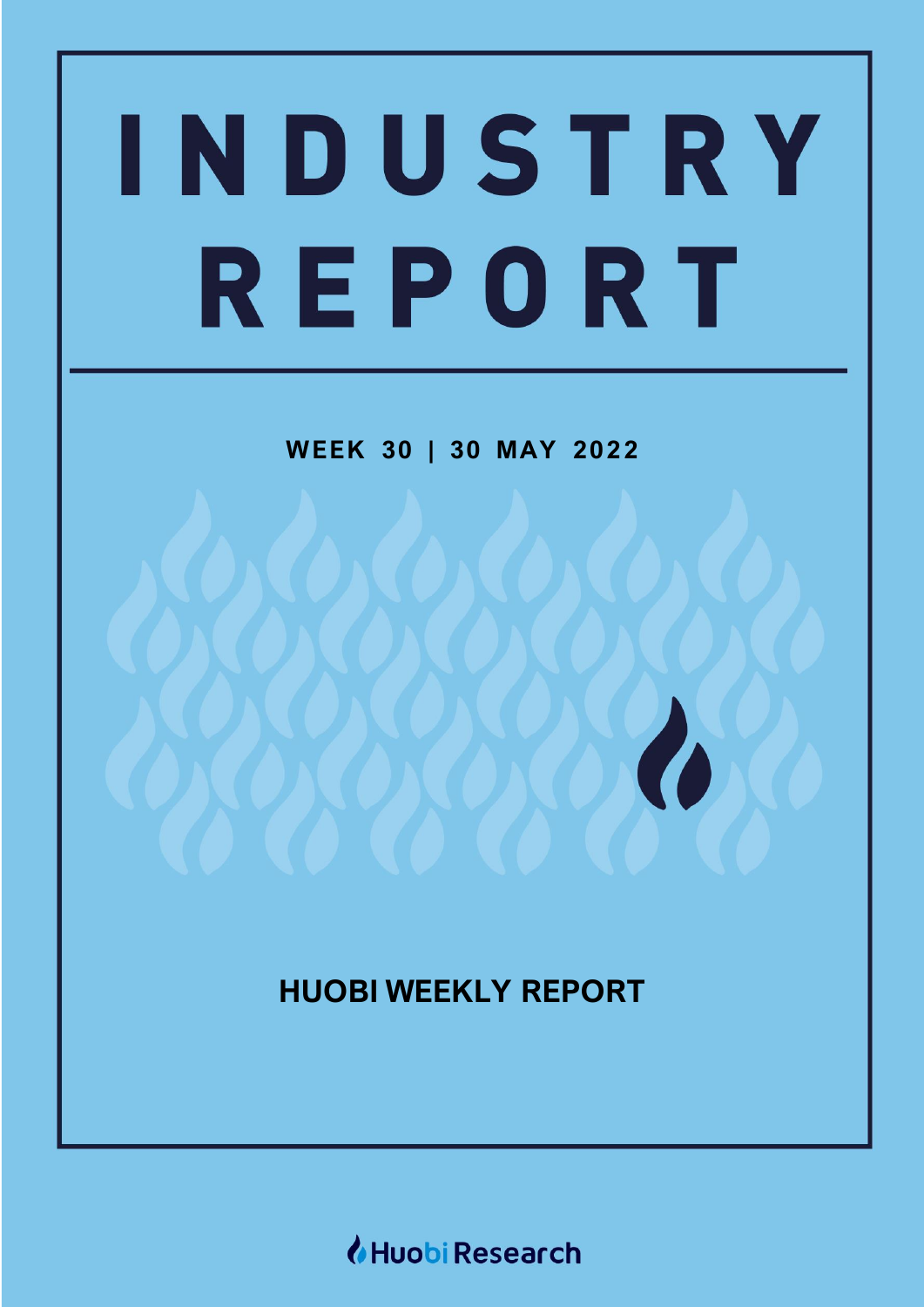*Authored by Eno Zhang, Fubing Yang, Researchers at Huobi Research Institute*

# Abstract

This week, we focus on the following events: 1) SpaceX launched the first encrypted satellite 'Crypto1' into space; 2) VC firm Standard Crypto raises US\$500 million in new fund; 3) Central African Republic Launches Official Crypto Center: Wallet/NFT/Metaverse All Included;

Project Analysis: Seaport is a Web3 marketplace protocol aimed at ensuring safety and efficiency when buying and selling NFTs. The following report will analyze main characteristics of Seaport and discuss some news about STEPN.

 $\_$  , and the set of the set of the set of the set of the set of the set of the set of the set of the set of the set of the set of the set of the set of the set of the set of the set of the set of the set of the set of th

# **1. Industry overview**

#### I. Overall market trend





#### Source: CoinMarketCap

Since beginning May, the cryptocurrency has suffered its biggest decline since the bull market, and the price of Bitcoin fell from a high of US\$40,000 to a low of US\$26,700, with a maximum drop of 34.66%. This is the biggest downtrend Bitcoin has faced since hitting an all-time high of US\$69,000 last year, while also hitting its lowest price since the bull run. The slump in Bitcoin also brought about an overall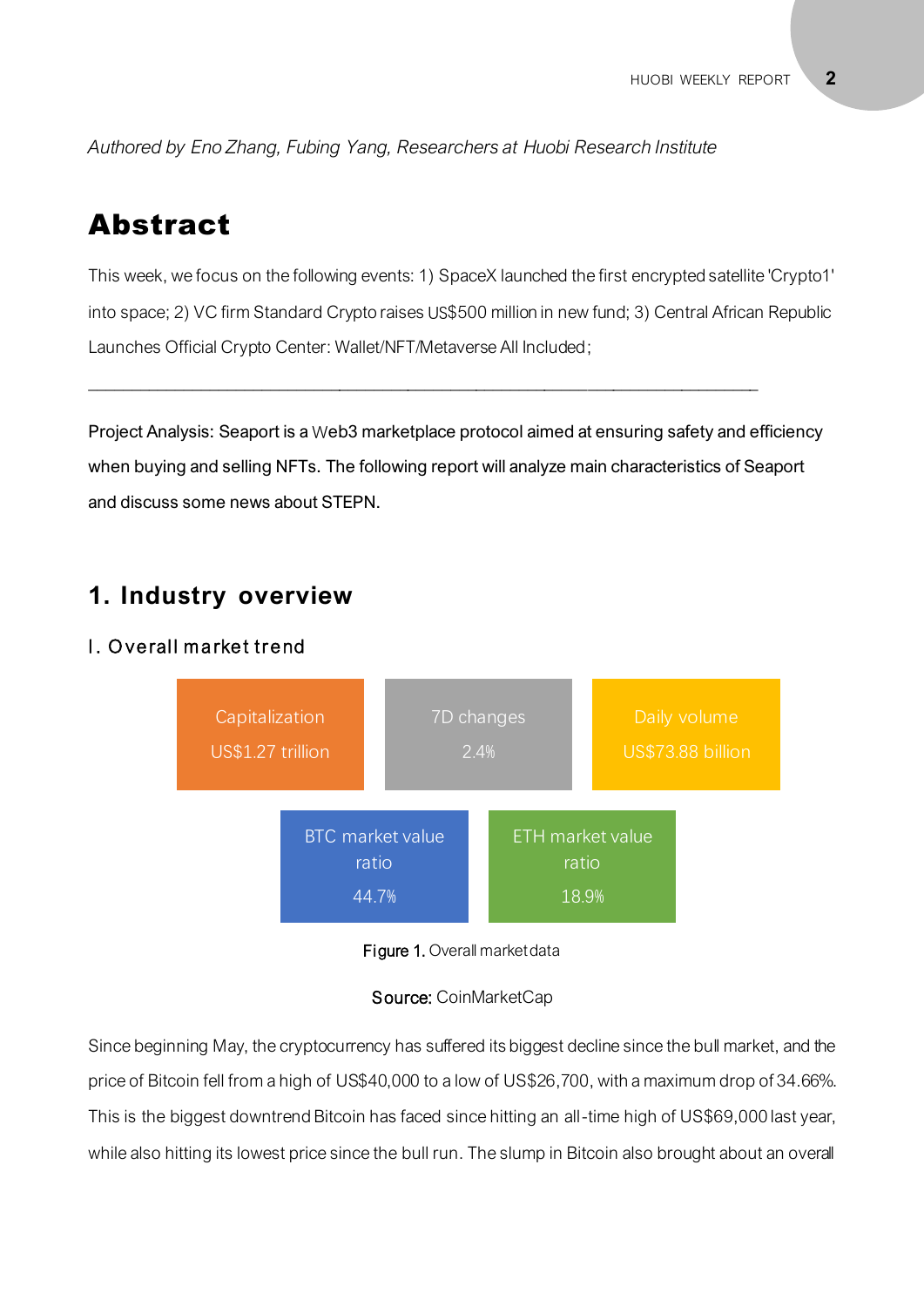decline in the cryptocurrency market. The second-ranked ETH fell by more than 63%, and most of the other altcoins fell by more than 80%.

Glassnode data shows that the number of ETH lost addresses reached a 2-year high, with a seven-day average of 33,276,583.333. The number of BTC loss-making addresses (7-day MA) also hit a 2-year high of 15,080,027.048 in May.

| Rank           | Name                | 7d        |
|----------------|---------------------|-----------|
| $\mathbf 1$    | AgeOfGods           | 62.24%    |
| $\overline{2}$ | Terra               | $-6.78%$  |
| 3              | Ariva               | 17.63%    |
| 4              | Green Satoshi Token | $-13.88%$ |
| 5              | Anchor Protocol     | 153.72%   |
| 6              | Muu Inu             | 313.28%   |
| 7              | Ellipsis            | 38.14%    |
| 8              | PancakeSwap         | 6.10%     |
| 9              | Mirror Protocol     | 34.23%    |
| 10             | TerraUSD            | $-43.58%$ |

#### st wee Table 1. Last week's hot currencies

# **Source:** CoinMarketCap

The world's largest cryptocurrency, BTC has fallen for the first time ever for eight consecutive weeks. During this time, BTC lost nearly a third of its market cap.

For the past two weeks, BTC has been hovering around the US\$30,000 mark. The price of BTC has fallen by more than 50% since it peaked at US\$69,000 on November 10 last year. BTC remains the largest cryptocurrency by market cap, but the Total Market Cap of all cryptocurrencies is currently US\$1.3 trillion, less than half of last November's peak of US\$3 trillion.

The Bitcoin Market Sentiment Fear and Greed Index by data platform Coinglass hovered around 13 (0 for extreme fear and 100 for extreme greed). According to news and research site The Block, total spot market volume for all cryptocurrencies on major exchanges fell to US\$18.4 billion as of Monday, less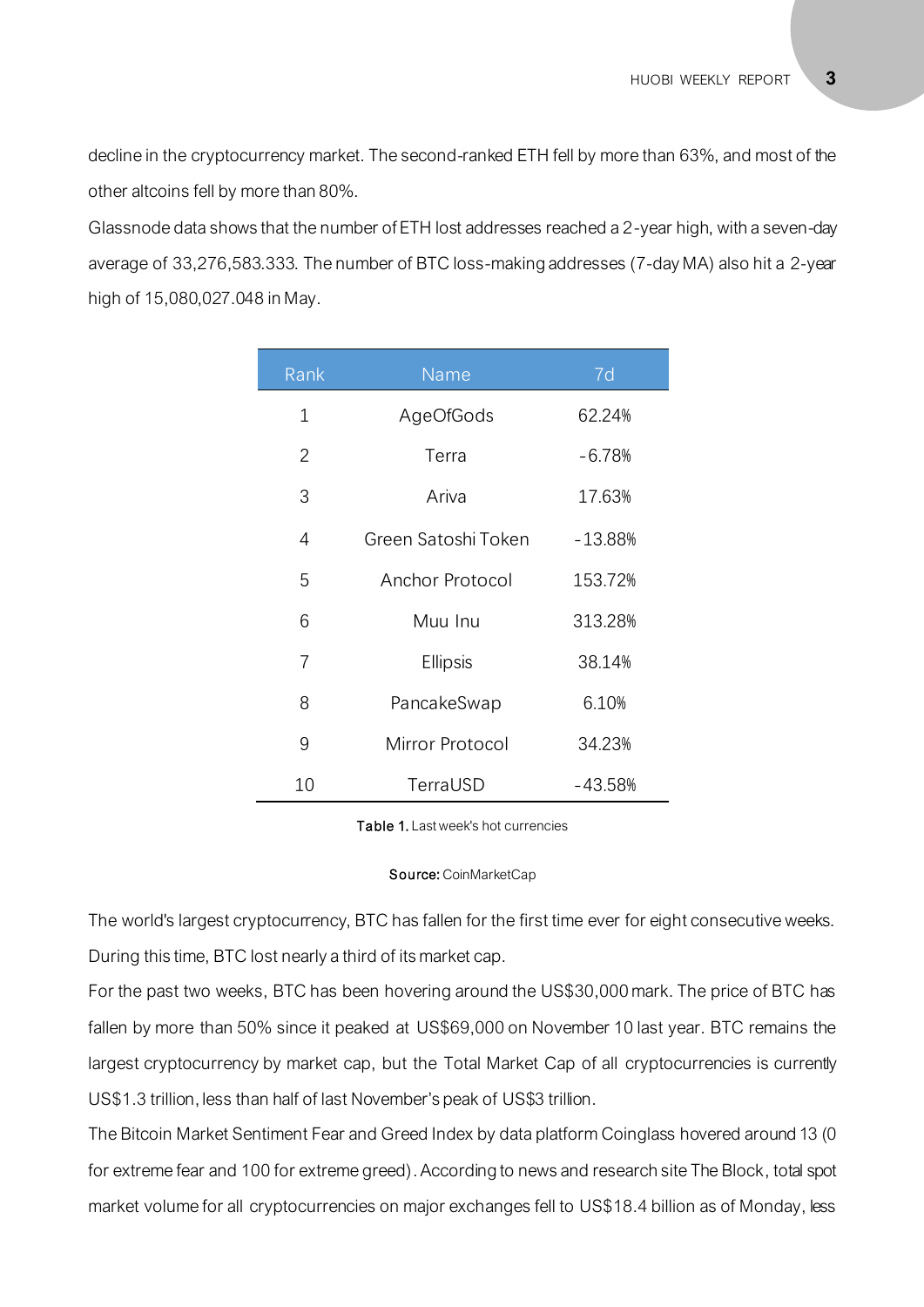than half of the US\$48.2 billion total traded on May 14 (the latter being the highest volume in 2022 to date).

#### II.NFT

| Rank           | <b>Name</b>             | Volume 7d     | Est. Market Cap |
|----------------|-------------------------|---------------|-----------------|
| $\mathbf 1$    | Otherdeed for Otherside | 14,703.97 ETH | 862,403.1 ETH   |
| $\mathbf{2}$   | Chimpers                | 7,613.94 ETH  | 23,074.42 ETH   |
| 3              | Bored Ape Yacht Club    | 6,124.4 ETH   | 1,093,533.6 ETH |
| $\overline{4}$ | goblintown              | 4,688.67 ETH  | 2,794.59 ETH    |
| 5              | Mutant Ape Yacht Club   | 3,877.3 ETH   | 411,333.04 ETH  |
| 6              | <b>CLONEX</b>           | 2,459.98 ETH  | 300,397.45 ETH  |
| 7              | Moonbirds               | 2,413.19 ETH  | 271,144.48 ETH  |
| 8              | Azuki                   | 2,299.54 ETH  | 141,075.96 ETH  |
| 9              | <b>DEGEN TOONZ</b>      | 2,178.81 ETH  | 23,702.94 ETH   |
| 10             | Milady Maker            | 1,967.13 ETH  | 9,014.38 ETH    |

Table 2. NFT Collections Listed By Sales Volume (7d)

#### Source: CoinMarketCap

The NFT market has been sluggish for three consecutive weeks. At present, the weekly transaction volume has fallen below US\$200 million, and the proportion of NFT market value held by whales is also declining. The current state of the market may continue for a period of time, and the market needs new hot spots to stimulate activity in the overall market.

Cryptoslam, an NFT data statistics platform, shows that in the past 7 days, the NFT transaction volume on the Solana chain reached US\$40.38 million, and the volume is already 1/5 of that of Ethereum, ranking second in the NFT ecology of various public chains.

Although there is still a gap between NFTs on the Solana chain and Ethereum in terms of transaction volume, the number of NFT transaction users and transactions on the chain surpasses that of Ethereum. In the past 7 days, the number of NFT transaction users on the Solana chain was about 69,300, and the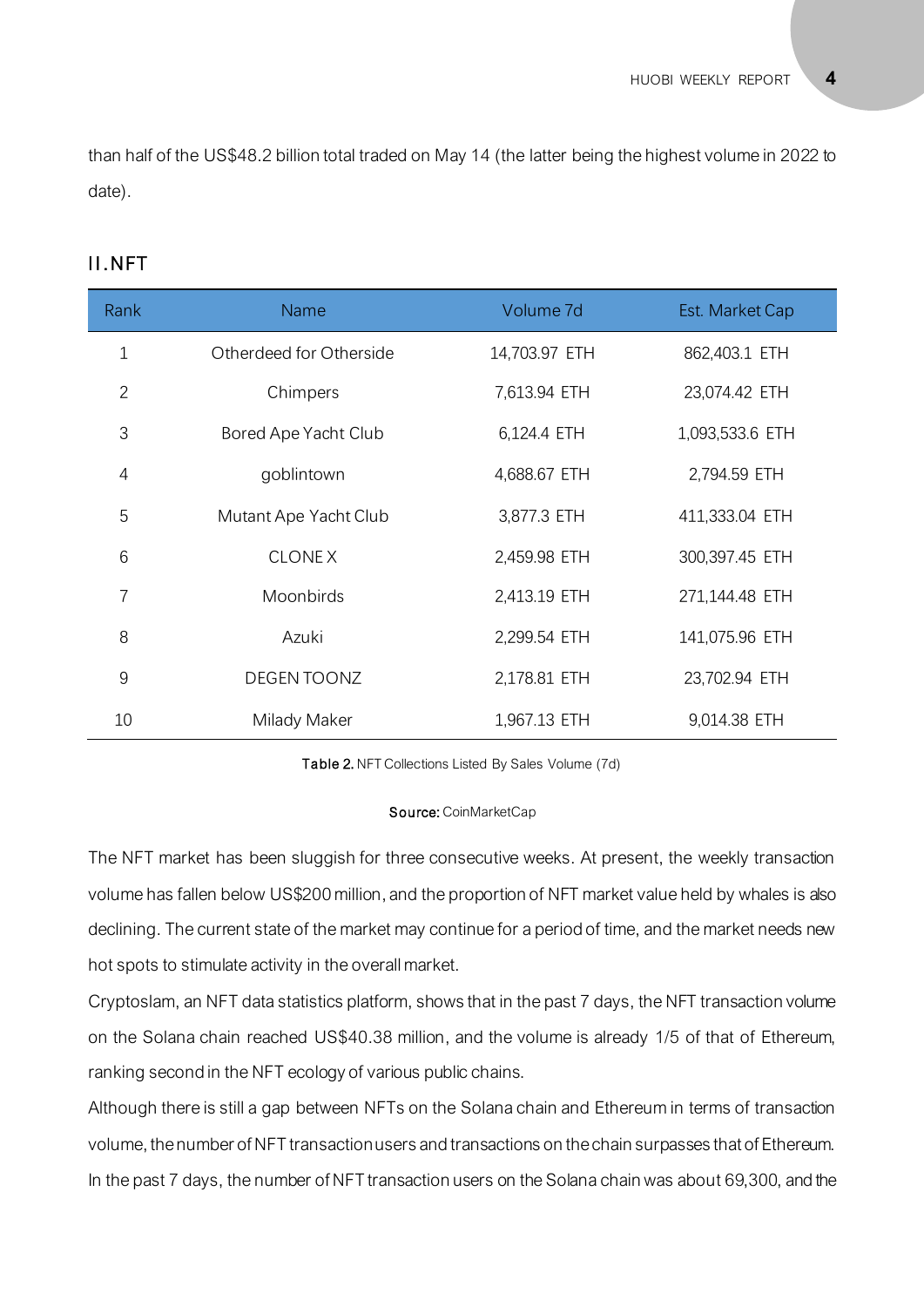number of transactions was 310,000. The number of transaction users of NFT on the Ethereum chain is about 62,600, and the number of transactions is 120,000.

| <b>Rank</b> | <b>Platform</b>           | Chain    | <b>Floor Price</b> | <b>Weekly volume</b> | <b>Whale sales</b> |
|-------------|---------------------------|----------|--------------------|----------------------|--------------------|
| 1           | Dreadfulz                 | Ethereum | 0.03 ETH           | 67.34 million        | $\overline{0}$     |
| 2           | <b>Meebits</b>            | Ethereum | 4.44 ETH           | 33.28 million        | 8                  |
| 3           | Otherdeed                 | Ethereum | 3.11 ETH           | 35.32 million        | 157                |
| 4           | Bored Ape Yacht Club      | Ethereum | 91 ETH             | 13.92 million        | 17                 |
| 5           | goblintown.wtf            | Ethereum | $0.5$ ETH          | 11.97 million        | 195                |
| 6           | <b>Moonbirds Oddities</b> | Ethereum | 3.25 ETH           | 8.7 million          | 98                 |
| 7           | Mutant Ape Yacht Club     | Ethereum | 19.69 ETH          | 10.23 million        | 21                 |
| 8           | Azuki                     | Ethereum | 12.49 ETH          | 4.93 million         | 14                 |
| 9           | <b>Doodles</b>            | Ethereum | 13 ETH             | 2.6 million          | 11                 |
| 10          | DEGEN TOONZ COLLECTION    | Ethereum | 2.85 ETH           | 4.34 million         | 23                 |

Table 3. Top trending collections on NFTGO (by daily volume)

Source: NFTGO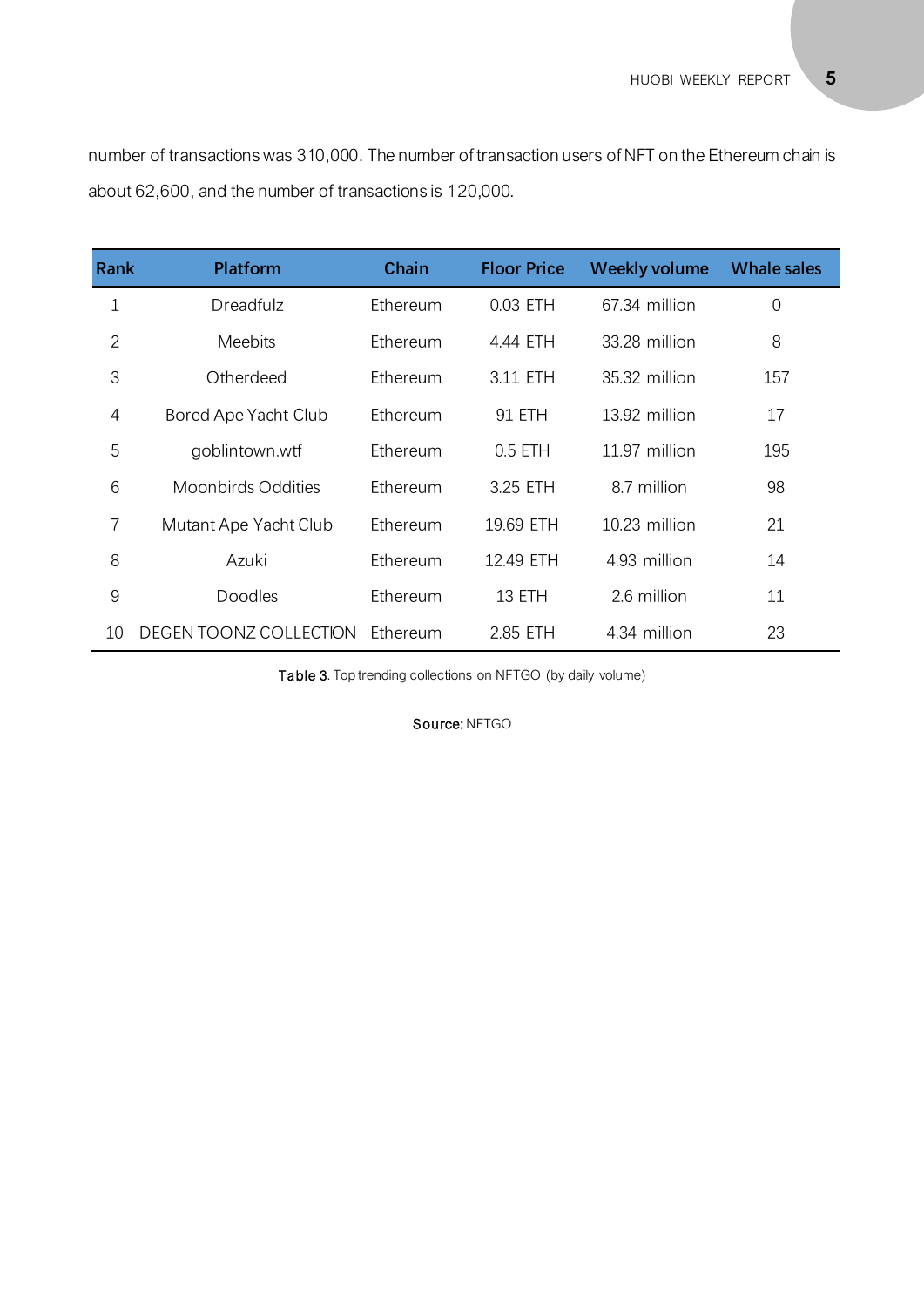### III.DeFi

| Rank | DeFi                 | <b>TVL in billions US\$</b> |
|------|----------------------|-----------------------------|
| 1    | MakerDAO (MKR)       | 9.86                        |
| 2    | Curve (CRV)          | 9.12                        |
| 3    | AAVE (AAVE)          | 8.74                        |
| 4    | Lido (LDO)           | 8.47                        |
| 5    | Uniswap (UNI)        | 5.92                        |
| 6    | Convex Finance (CVX) | 5.37                        |
| 7    | PancakeSwap (CAKE)   | 4.27                        |
| 8    | Compound (COMP)      | 4.2                         |
| 9    | JustLend (JST)       | 2.81                        |
| 10   | Instadapp (INST)     | 2.51                        |

Table 4. DeFi market TVL ranking

#### Source: DefiLlama

# IV.Layer 2

| <b>Rank</b> | Layer <sub>2</sub> | <b>TVL in million US\$ Market Share</b> |        |
|-------------|--------------------|-----------------------------------------|--------|
| 1           | Arbitrum           | 2650                                    | 55.19% |
| 2           | dYdX               | 944                                     | 19.65% |
| 3           | Optimism           | 492                                     | 10.24% |
| 4           | Loopring           | 235                                     | 4.91%  |
| 5           | Metis Andromeda    | 150                                     | 3.13%  |
| 6           | Boba Network       | 88.46                                   | 1.84%  |
| 7           | zkSync             | 79.03                                   | 1.64%  |
| 8           | ZKSpace            | 53.69                                   | 1.12%  |
| 9           | Immutable X        | 34.90                                   | 0.73%  |
| 10          | DeversiFi          | 33.21                                   | 0.69%  |

Table 5. Layer2 protocols ranking and market share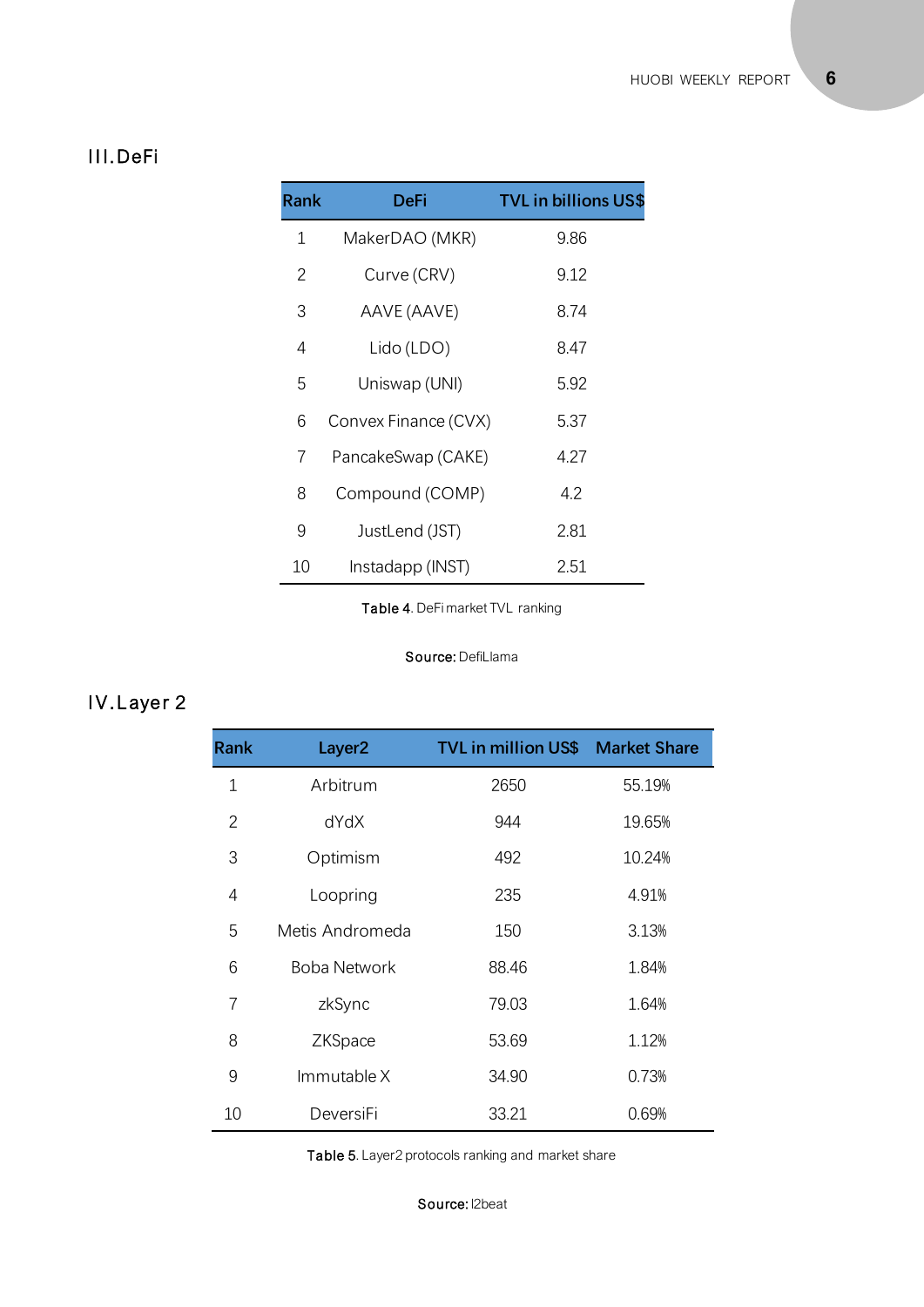## **2. Market news**

#### I. Industry news

#### SpaceX launched the first encrypted satellite 'Crypto1' into space

SpaceX launched the first encrypted satellite developed by Cryptosat into low-Earth orbit in Florida on 26 Maylocal time in the United States. It is reported that the encrypted satellite, called "Crypto1", is a module the size of a coffee cup. In space, it will provide a physically inaccessible and tamper-proof platform from which blockchain and ledger applications can be launched. According to Cryptosat cofounder Yan Michalevsky, this type of platform is the first trusted root (a source that is always trusted in cryptosystems) out of the world and not dependent on other satellites from other companies. Yan Michalevsky added that one of the most exciting applications of the module is building zero -knowledge proof protocols. He said these protocols are often used for things like voting in decentralized autonomous organizations (DAOs), where decisions can be made without revealing individual votes.

#### Open Sea launches Web3 marketplace protocol Seaport

OpenSea launches "Seaport, a Web3 marketplace protocol for buying and selling NFTs securely and efficiently." The protocol will allow for more diversification, but also a specific NFT trading experience. Users will be able to post NFT offers including ERC20, ERC721 and ETH, not just ETH transactions like OpenSea currently offers. This means, instead of listing an NFT for a certain amount of ETH, users will be able to list potential offers for a specific NFT. For example, users can use Seaport to create an offer to exchange Bored Ape for UNI tokens including CryptoPunk, Cryptoadz and Uniswap.

# Ta obao 618 will launch Metaverse shopping, and the 3D space screen will be exposed for the first time

Taobao has established a Metaverse special project team to explore shopping and interactive scenarios, optimize virtual shopping venues, and will launch Metaverse shopping during its 618 sale. Among them, the project team focuses on the link problem of "people and goods yard", ensuring that users can experience virtual shopping links at the front end without wearing external devices, so as to provide a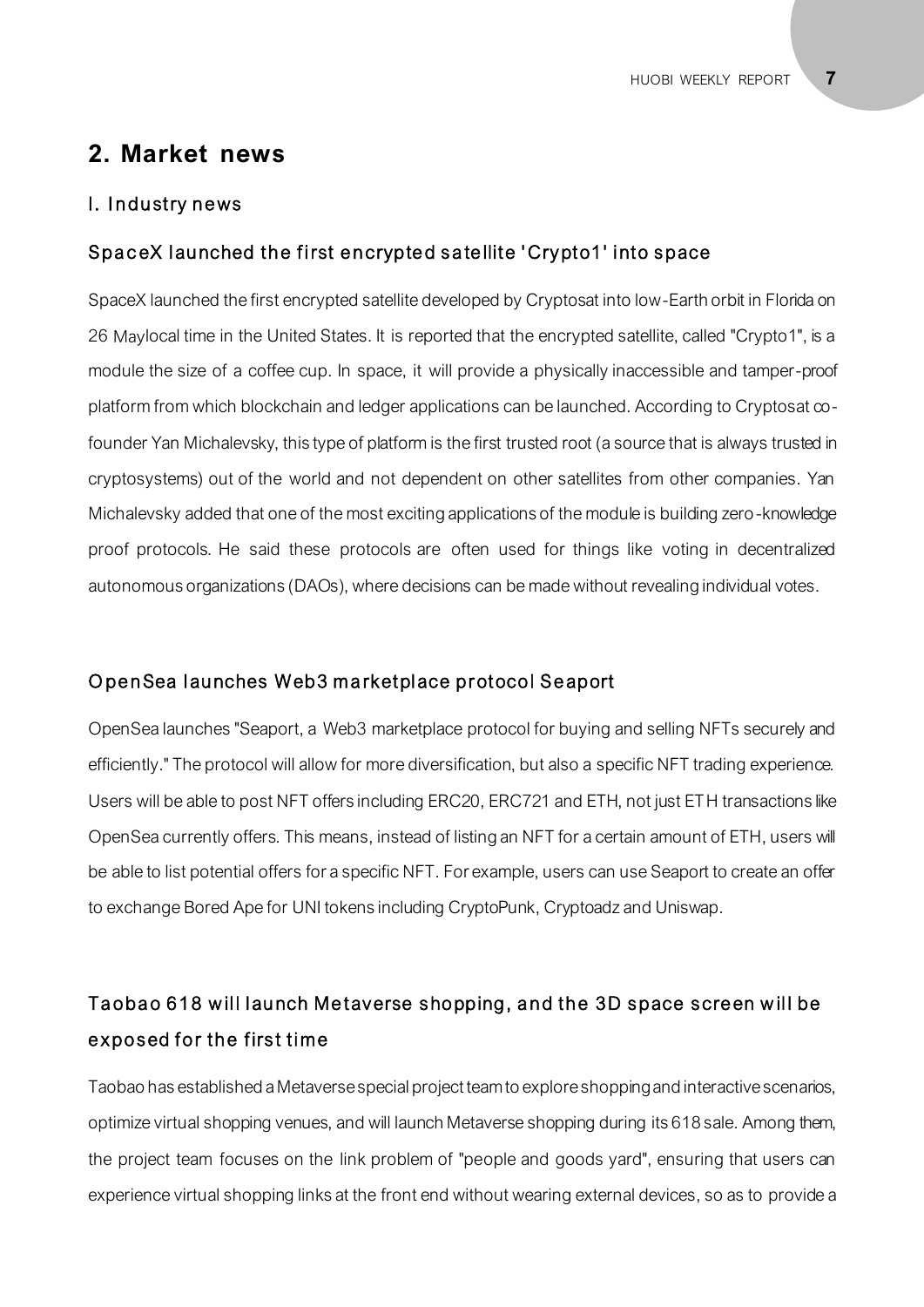3D Taobao experience. It is reported that on May 17, Taobao Life opened the application permission for the "Future World Resident Card" with a unique code for all users, and carried out digital chain deposits. Analysts believe that the "resident card" may be used in preparation for the construction of a new 3D virtual world.

#### II. Investment and Financing

#### VC firm Standard Crypto raises US\$500 million in new fund

Venture capital firm StandardCrypto has raised \$500 million in a new fund, according to a report from Axios. It is reported that the fund will invest in stocks and cryptocurrencies. In an interview earlier this year, co-founder Alok Vasudev discussed areas of interest for venture capital firms such as NFTs and DAOs.

#### Fidelity's Bitcoin Index Fund Invests Over US\$125 Million

Nearly two years after the launch of the Fidelity Investments Bitcoin Index Fund, growth in onshore investment has declined year-over-year, the filings show. The Wise Origin Bitcoin Index Fund, which went public in August 2020, gives Boston-based Fidelity the ability to provide clients with Bitcoin exposure. Nearly nine months later, the fund raised US\$102 million, according to SEC filings. The fund has now raised a total of US\$126.5 million as of May 23, suggesting overall growth is slowing compared to previous reporting periods. While the fund grew modestly in its second year, the number of investors has grown from 83 to 689. Fidelity recently announced that it will allow its customers to allocate a portion of their retirement savings to Bitcoin.

#### Firework secures US\$150 million in Series B financing, led by SoftBank Vision

Firework secured a US\$150 million Series B round led by SoftBank Vision Fund 2. The company said it is now valued at US\$750 million. In 2021, Firework raised US\$55 million at a valuation of US\$230 million. Firework has now raised over US\$235 million in funding since it was founded in 2017 by co-founders Vincent Yang and Jerry Luk. Firework provides purchasable video and live streaming commerce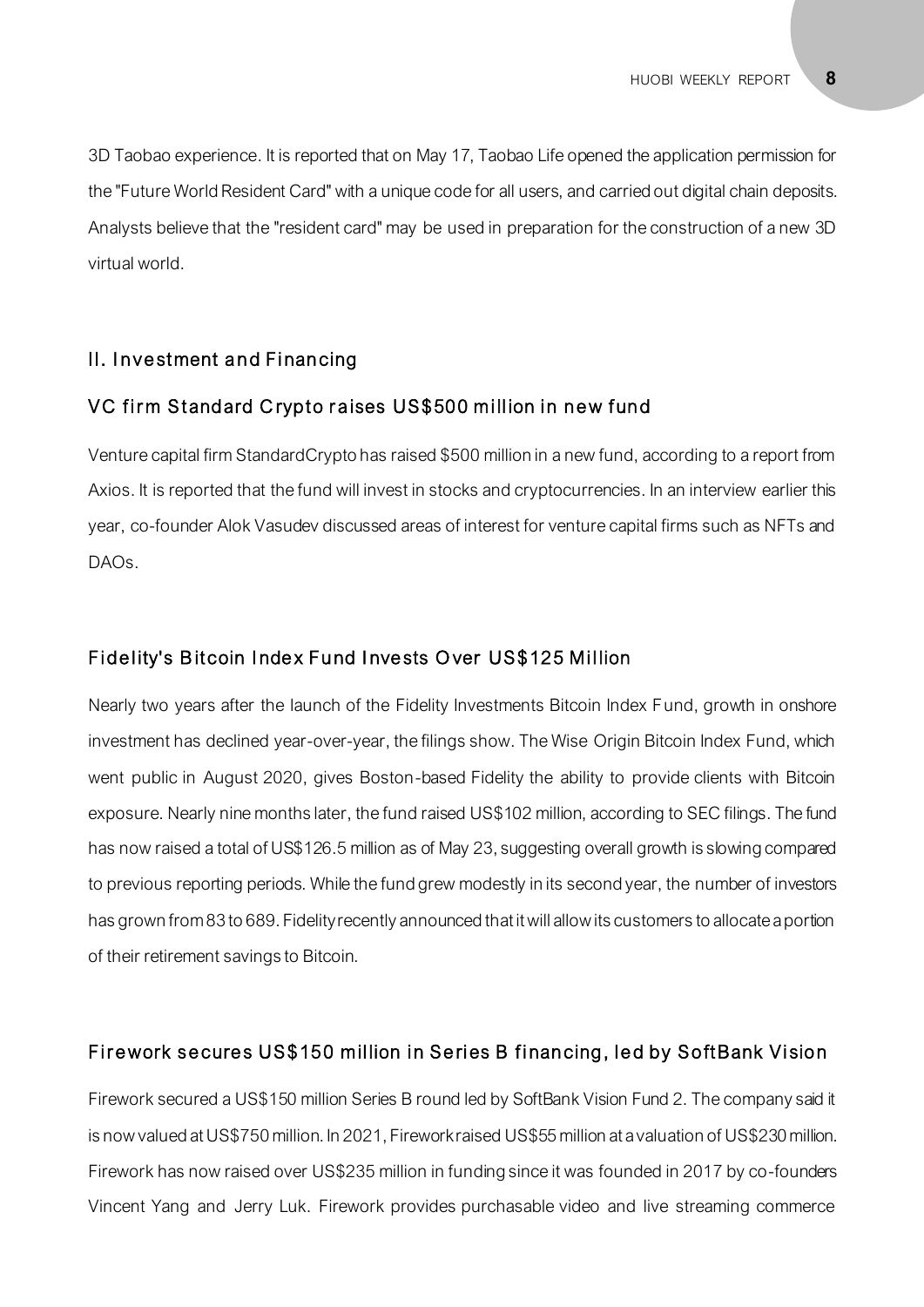capabilities for retailers, consumer brands and publishers who want to leverage their customer data to build engaging video experiences across their digital properties and social channels. Last year, Firework worked with approximately 600 companies, including Albertsons Companies, The Fresh Market and Omnicom Media Group.

#### III. Supervision

# Central African Republic Launches Official Crypto Center: Wallet/NFT/Metaverse All Included

After adopting Bitcoin as legal tender in April, the Central African Republic now wants to create Sango, a cryptocurrency hub. The initiative, called Sango, was launched by the National Assembly of the Central African Republic with the support of the president. According to the official page, Sango seeks to "pave the way for a digital future with limitless possibilities". At the same time, Sango will be the first realitybacked cryptocurrency economic zone in the metaverse world, supporting the connection of the real world (real estate, fractional ownership) with the Metaverse, and can be extended to other blockchains in the future. Sango allows users to manage their NFTs in the metaverse and unlock other features such as marketplaces, ownership, funding, asset tokenization. Sango allows users to mint NFTs in the metaverse to provide an additional layer of business services.

# U.S. Senator: Comprehensive cryptocurrency bill to be introduced as soon as ne xt w e ek

U.S. Senators Cynthia Lummis and Kirsten Gillibrand discussed details of the much-anticipated bipartisan cryptocurrency bill at the DC Blockchain Summit on Tuesday, as they plan to unveil their bipartisan crypto bill in June. Gillibrand said the Responsible Finance Innovation Act, which has been in the works for more than a year, will be the first comprehensive digital asset framework to enter Capitol Hill. This will be the first comprehensive cryptocurrency bill to be introduced. Our bill does include some of the same provisions as other House and Senate bills, but no other bill seeks to create a regulatory framework for the industry as a whole. Highlights of the bill include a provision protecting miners from being considered brokers, which addresses a controversial section of the recently passed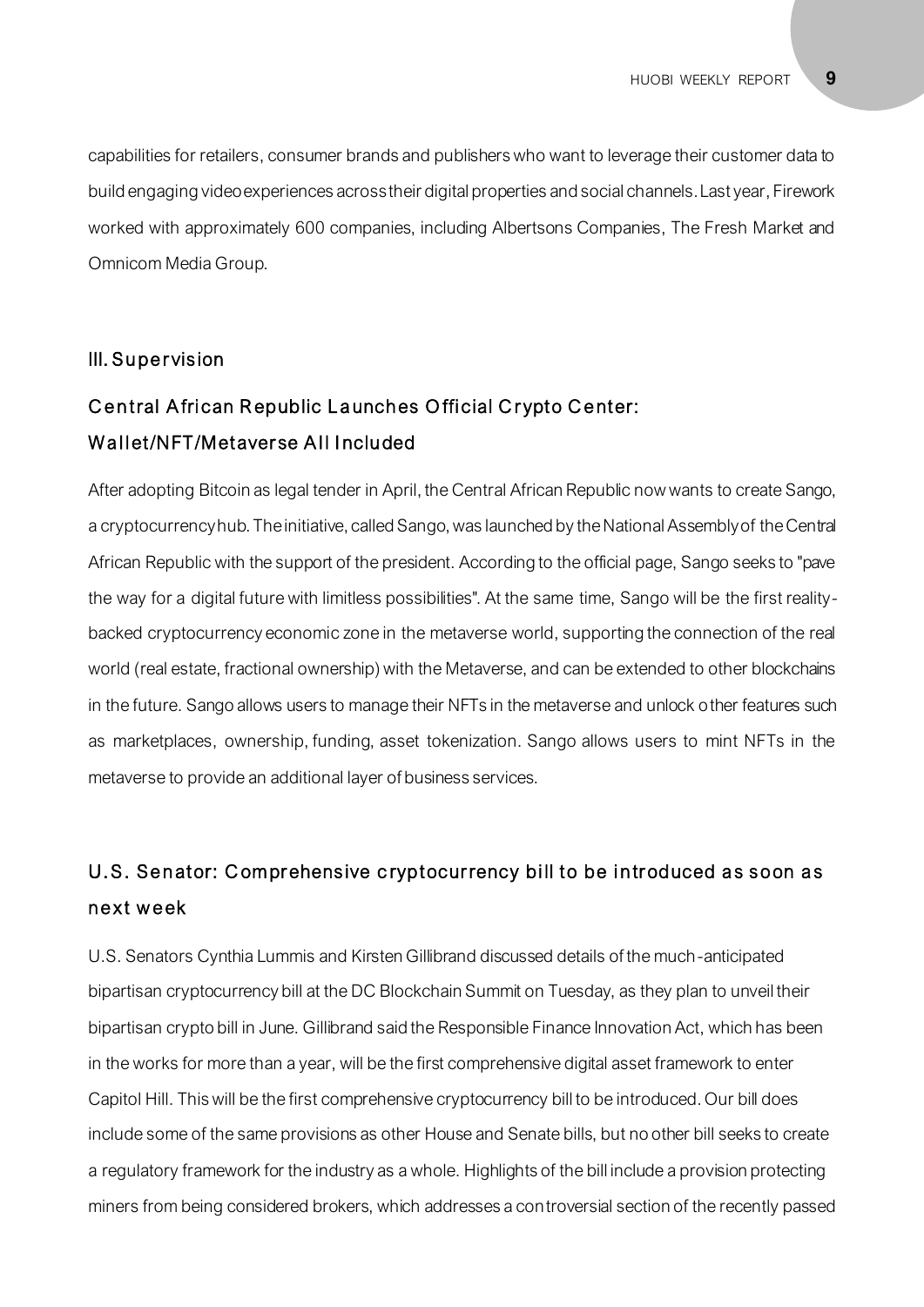infrastructure bill. It also grants the Commodity and Futures Trading Commission (CFTC) regulatory authority over most areas and clarifies that cryptocurrencies are not securities unless they are offered to fund a company, such as an initial coin offering. It is clear that Bitcoin is a commodity, Lummis said.

# South Korea's Financial Supervisory Authority Actively Reviewing New Crypto Regulations Related to Stablecoins and DeFi

South Korean financial regulators came together on Tuesday to discuss how to address the fallout from this month's TerraUSD stablecoin crash. The Financial Supervisory Authority (FSS), Fair Trading Commission (FTC) and Financial Services Commission (FSC) shared the latest news following an emergency session of the National Assembly, according to local news reports. The FSS revealed that following the collapse of Terra Blockchain, it plans to inspect the premises of companies offering financial services related to Terra Blockchain. In addition, FSS will develop a research service aimed at analyzing the risks of cryptocurrencies and digital assets circulating on domestic exchanges. The service will then classify these assets based on their risk characteristics. The FSC also announced that it is actively reviewing new cryptocurrency regulations related to stablecoins and DeFi.

# **3. Trending project analysis – Seaport Protocol and STEPN**

#### **Seaport Protocol**

Recently, OpenSea, the leading NFT marketplace, has launched new marketplace protocol for NFT – Seaport. Seaport is a "Web3 marketplace protocol for safely and efficiently buying and selling NFTs." This new decentralized protocol is used for trading popular token collections, and its special design, without restrictions on OpenSea, allows all developers, content creators, and collectors to build on it. The core smart contract is open source and inherently dencentralized, meanwhile it does not have contract owner, upgradeability, or other special privileges. With emphasison flexibility and optimizations,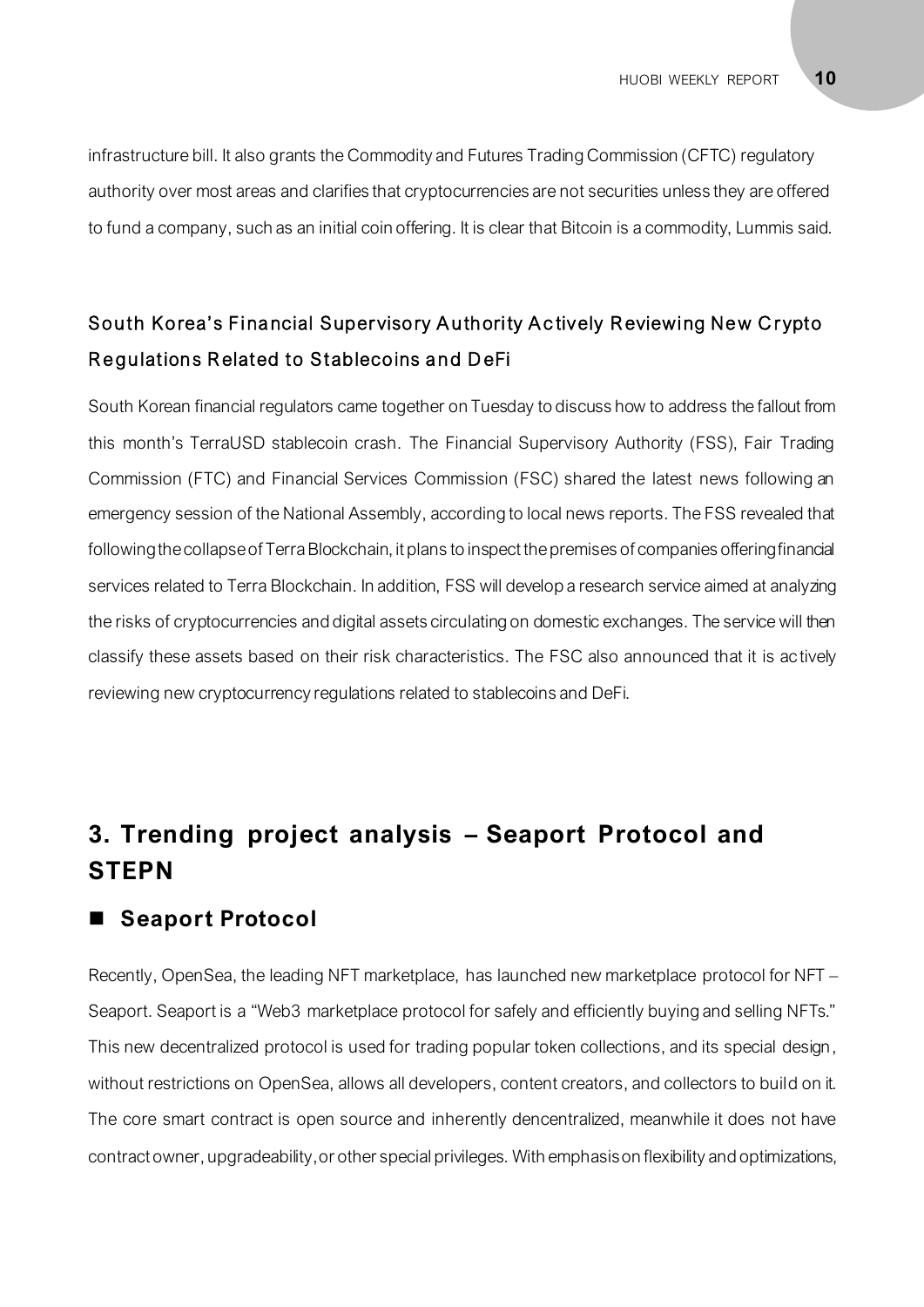Seaport has been built to support to support new and evolving use-cases for where NFTs are heading. The following report will introduce how Seaport operates and what its selling points are.



#### Figure 1. Seaport Logo

Source: Seaport official website

#### 1) Seaport Deep-Dive

#### $\triangleright$  Simplification of trading

Currently, most NFT marketplaces only allow for listings where one party agrees to supply an NFT and the other agrees to supply a payment token. This system extremely restricts tradings of NFTs and is hardly feasible for further improvement and evolving forthe NFT industry. Seaport adopts a different approach. Its offerers can agree to supply a number of items valued by ETH / ERC20 / ERC721 / ERC1155, which is called the "offer." This mechanism allows users to be able to trade for specific NFTs, not just listing an NFT for a centain amount of ETH. For instance, a user could use Seaport to create an offer to trade a Bored Ape for a bundle including a CryptoPunk, a Cryptoadz, and a bit of Uniswap's UNI token. If a user holds Doodles which are valued 40 ETH and wants to get 100 ETH Ape, the user can simply pay 1 Doodle and 60 ETH to receive the item.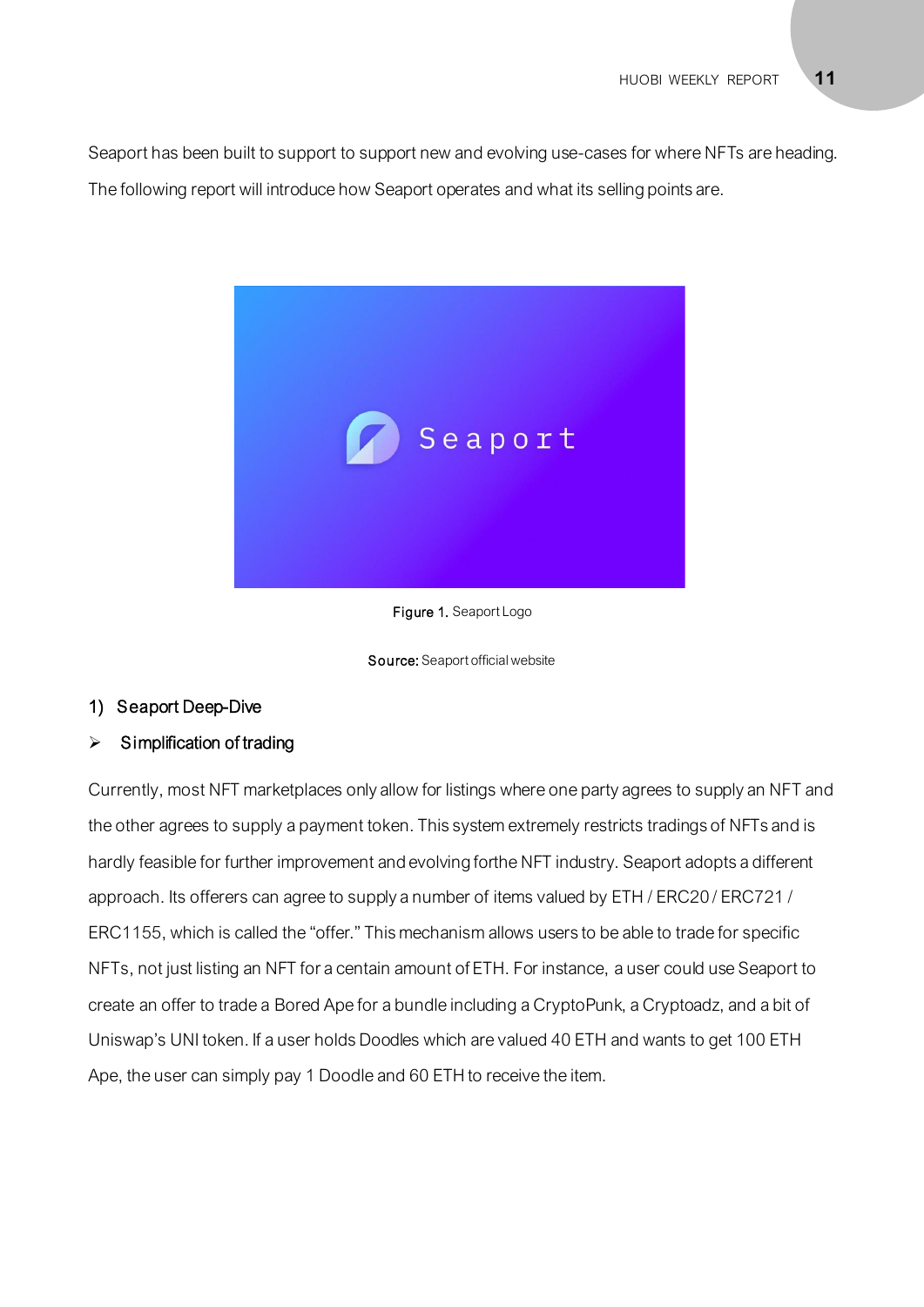#### $\triangleright$  Novel and efficient transactions

"In order for that offer to be accepted, these ETH / ERC20 / ERC721 / ERC1155 items must be received by the recipients indicated by the offerer – this is called the 'consideration .'" This "consideration" process clearly indicates the terms of the proposed transaction.. Seaport provides a number of different ways for listings to be fulfiled. For example, the most directly fulfillment method is choosing a specific listing and creating an implied "mirror" of that listing, where the fulfiller receives all offer items and supplies all consideration items.

Another creatitive fullfillment method is the suggestions of other similar consideration items. Specifically, each fulfillment represesnts a single item transfer, and a group of items that the submitter can match with corresponding consideration items. As long as each consideration item on each listing is fulfilled, the offerers can leverage their coincidence of wants and complete their transfers. This process eliminates redundant transfers and provides a new method for users.

#### $\triangleright$  Low transaction fees

As we previously mentioned, one attractive point of Seaport is the elimination of redundant transfers. This component of the protocol generally costs the highest gas fees.Furthermore, developers are impressed with the gas optimizations of the contract. According to Opensea, Seaport enables the use Assembly code, which is more granular than high-level languages like Solidity. Although Assembly code is hard to write, it allows a higher degree of control and a lower transaction costs for products.

#### ➢ Open source

Opensea does not control or operate the Seaport protocol. For now, they have built the initial version of the protocol and encourage the developer community to work together on this initiative. To attract professionals, Opensea kickstarted a a two-week audit contest with code4rena with a US\$1 million prize pool, the largest pool size in their history.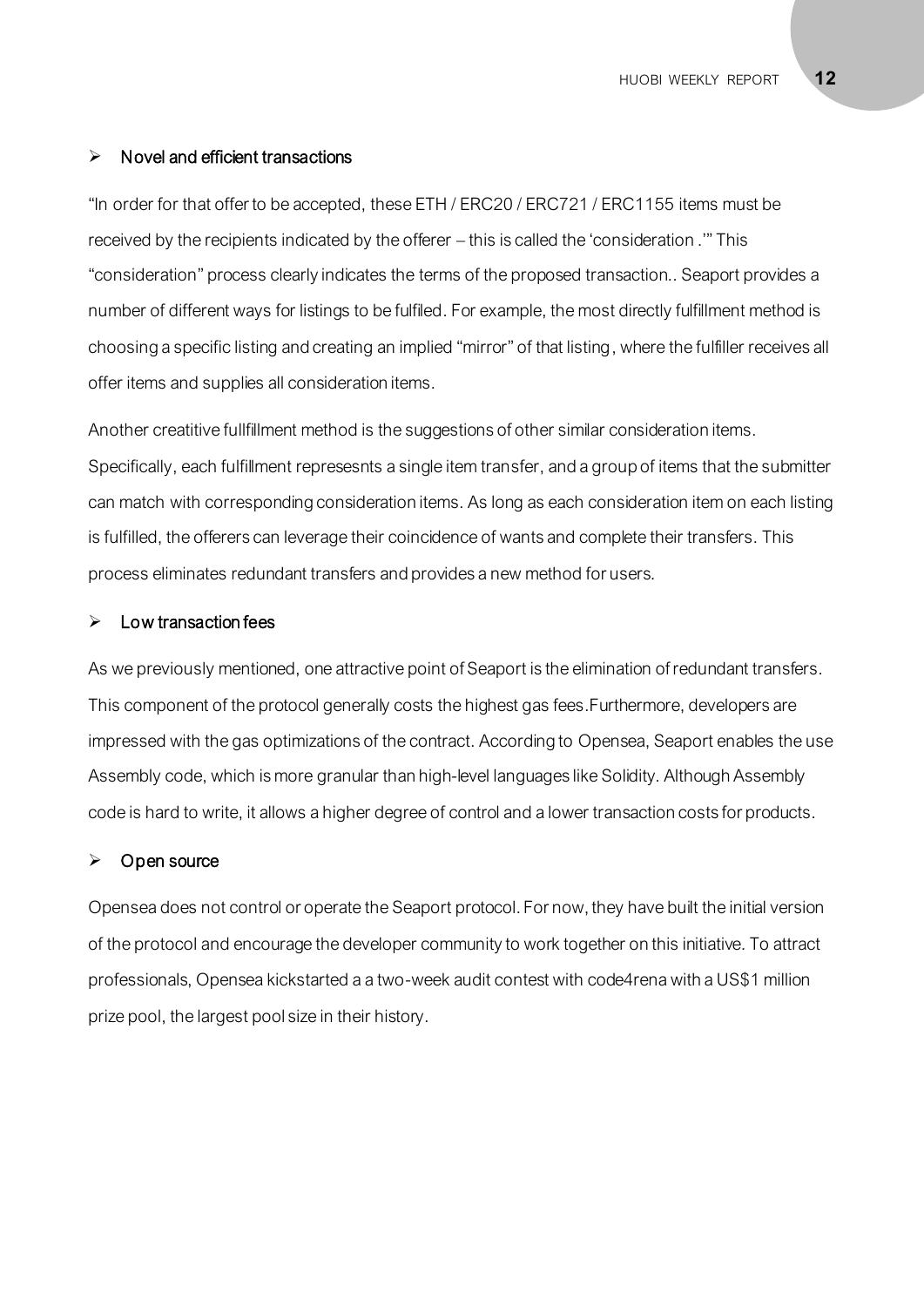

Source: Huobi Research Institute

## ◼ **STEPN**

As we talk about Web3, STEPN is worthy of mention and analysis. STEPN is a Web3 lifestyle app with Social-Fi and Game-Fi elements. Users equipped with NFT Sneakers will need to walk, jog or run outdoors to earn tokens and NFTs. STEPN has a dual-token system. Users can also earn GST (Green Satoshi) tokens. A player can choose to lease or trade their NFT Sneakers on the in-app Marketplace; users' earnings are stored in the in-app wallet, which has a built-in Swap function. According to Jerry Huang, StepN co-founder, around two to three million users worldwide are actively using the app. As of May 26, STEPN's native token's (GMT) market cap hit the US\$702 million mark.

Since May 5, the price has fallen, and capitalization of GMT has shrunk. As consumers lose confidence in the crypto market and become less likely to buy tokens or NFTs, the momentum might slow down sooner than expected for this app. Furthermore, STEPN announced that it will stop providing GPS services to users whose IP address or GPS location shows them being in China on July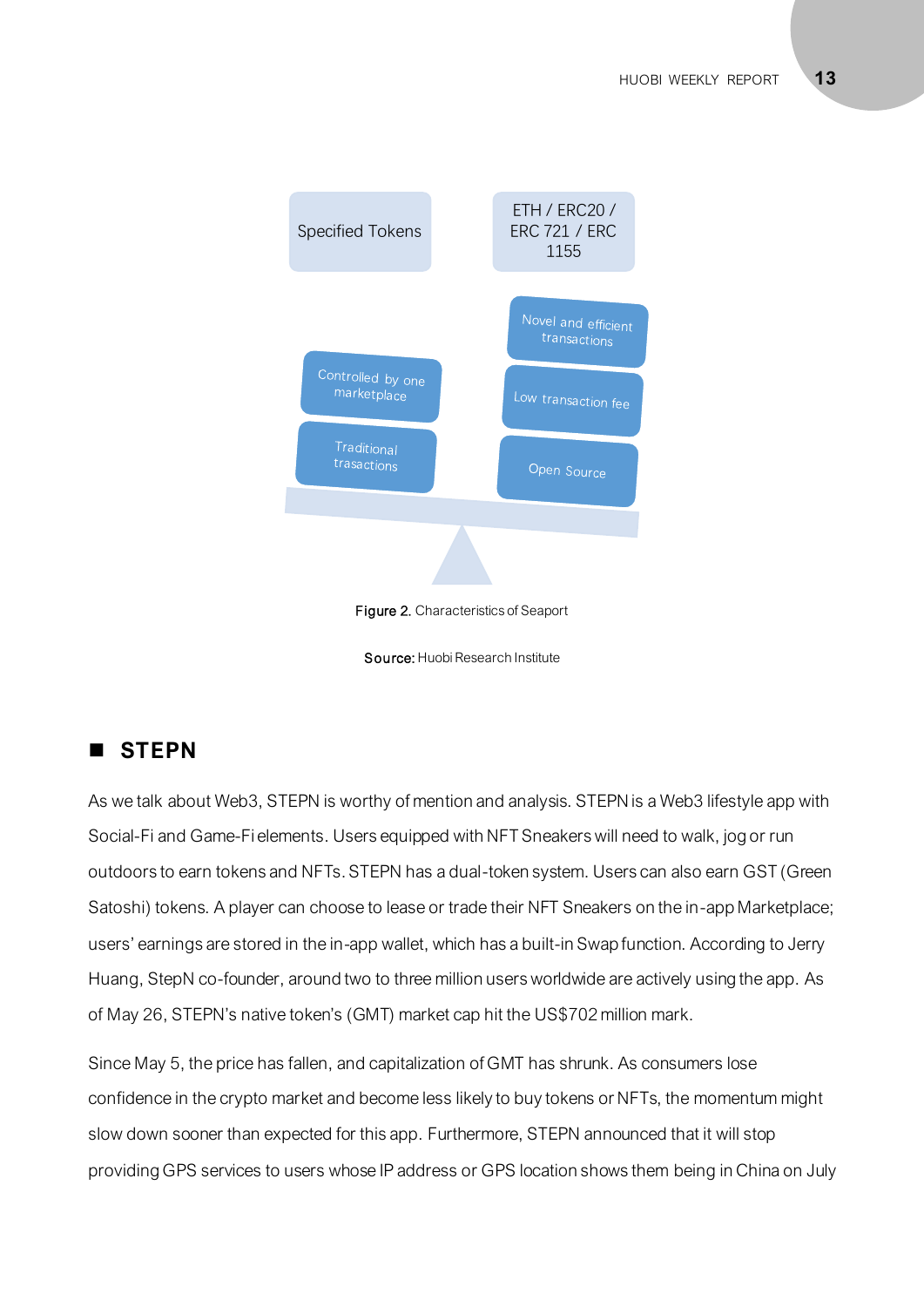15. Without GPS services, players who own its NFT will not be able to earn tokens for their steps. The future of STEPN is unpredictable, and it is hard to say it STEPN's run is close to its end.



Figure 3. STEPN (GMT) price in a month



Source: CoinMarketCap

Figure 3. STEPN (GMT) market capitalization in a month

Source: CoinMarketCap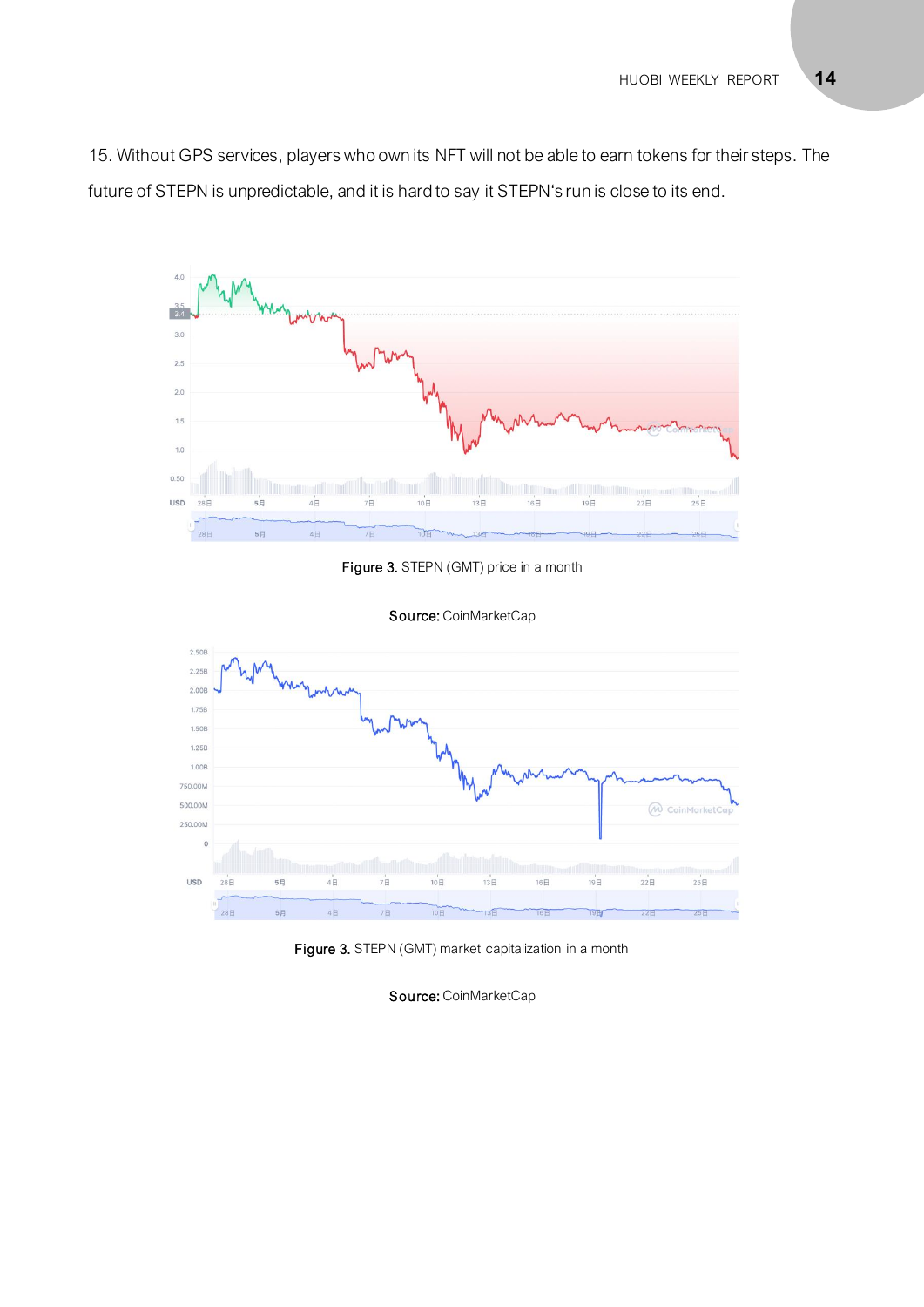# **4. Calendar of future popular asset events**

## I. NTF mint Calendar

| Project                                                         | Marketplace Blockchain |          | Date          | Introduction                                                                                                                                                                                                                                                                 | Website                             |
|-----------------------------------------------------------------|------------------------|----------|---------------|------------------------------------------------------------------------------------------------------------------------------------------------------------------------------------------------------------------------------------------------------------------------------|-------------------------------------|
| TapeHeads                                                       | OpenSea                | Ethereum | $5.25 - 5.31$ | Exclusive free Sandbox avatars, first dibs on our<br>future drops and merchandise for early adopters!<br>Join our community-driven music metaverse!                                                                                                                          | https://www.tapeh<br>eads.io/       |
| Lurkies                                                         | OpenSea                | Ethereum | $5.20 - 6.10$ | Lurkies is a collection of 5,555 generative hand-<br>drawn NFT characters lurkin across the Ethereum<br>blockchain. Lurkies will be playable characters in a https://lurkies.com/<br>play-to-earn, massively multiplayer online game<br>built upon the NFT Worlds Ecosystem. |                                     |
| Agent $1 \times$<br>Moonlanders -<br>Metaverse Land<br>NFT Game | OpenSea                | Ethereum | $5.20 - 6.20$ | Agent1 is a "play-to-earn gaming" NFT, that<br>renders its visuals based on the holders' actions<br>and wallet contents.                                                                                                                                                     | https://agent1.xyz/                 |
| Nova DAO NFT<br>Genesis mint                                    | OpenSea                | Ethereum | $5.25 - 6.01$ | NovaDAO is a DAO governed fundraising and<br>incubation platform for Web 3.0 builders.                                                                                                                                                                                       | https://novadao.xy<br>$\frac{z}{z}$ |
| Meta Freedom   Magic Eden                                       |                        | Solana   | $5.25 - 6.01$ | Meta Freedom LGBT NFT:<br>The debut collection of the Meta Freedom<br>project, created in support of the LGBT<br>community!<br>9970 unique, software-generated and 30<br>extremely rare hand-drawn NFTs based on Solana<br>blockchain are waiting for you!                   | https://metafreedo<br>m.app/        |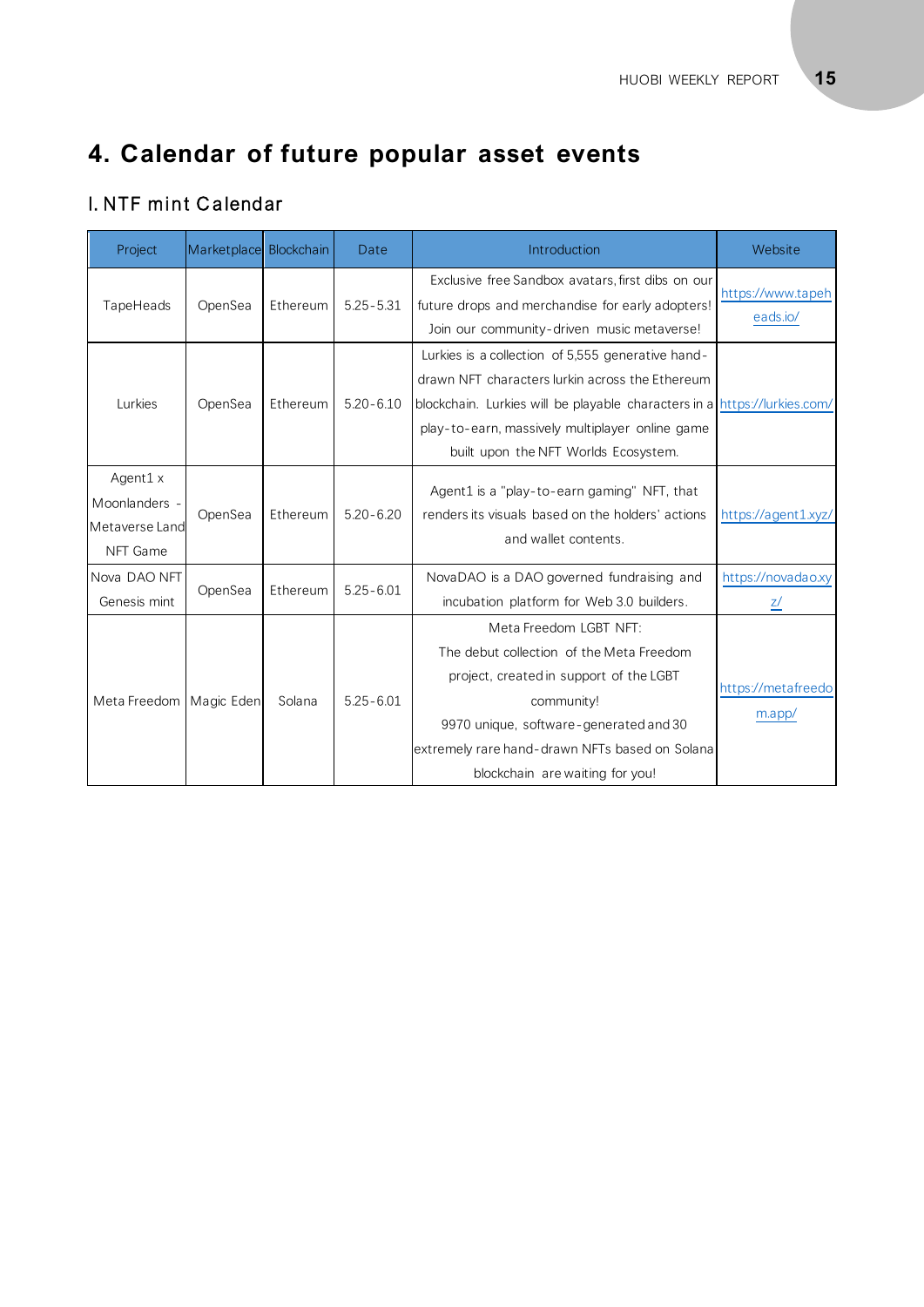| Project                                                   | Number of Winner       | Total airdrop amount                                   | Ends in      | Website                                                                                            |
|-----------------------------------------------------------|------------------------|--------------------------------------------------------|--------------|----------------------------------------------------------------------------------------------------|
| Bitpanda<br>Broker Coin<br>Listing<br>Giveaway<br>Airdrop | 28                     | €8,500 in BEST                                         | 01 June 2022 | https://www.airdropbob.c<br>om/bitpanda/airdrop-<br>bitpanda - broker - coin -<br>listing-giveaway |
| NFT Workx<br>Airdrop                                      | 209                    | 1,000,000 WRKX tokens + 500<br>USDT (Referral contest) | 01 June 2022 | https://www.airdropbob.c<br>om/nft-workx/airdrop-<br>nft-workx                                     |
| Jumptask<br>Airdrop                                       | 10                     | 1,000 JMPT                                             | 31 May 2022  | https://www.airdropbob.c<br>om/jumptask/airdrop-<br>jumptask                                       |
| <b>SXP</b>                                                | 5,000                  | 50,000 SXP                                             | 30 May 2022  | https://solar.org/                                                                                 |
| BendDAO<br>Airdrop                                        | whole NFT<br>community | 500.000.000 BEND (5% of the<br>BEND total supply)      | 18 June 2022 | https://www.airdropbob.c<br>om/benddao/airdrop-<br>benddao                                         |

# II. Token Airdrops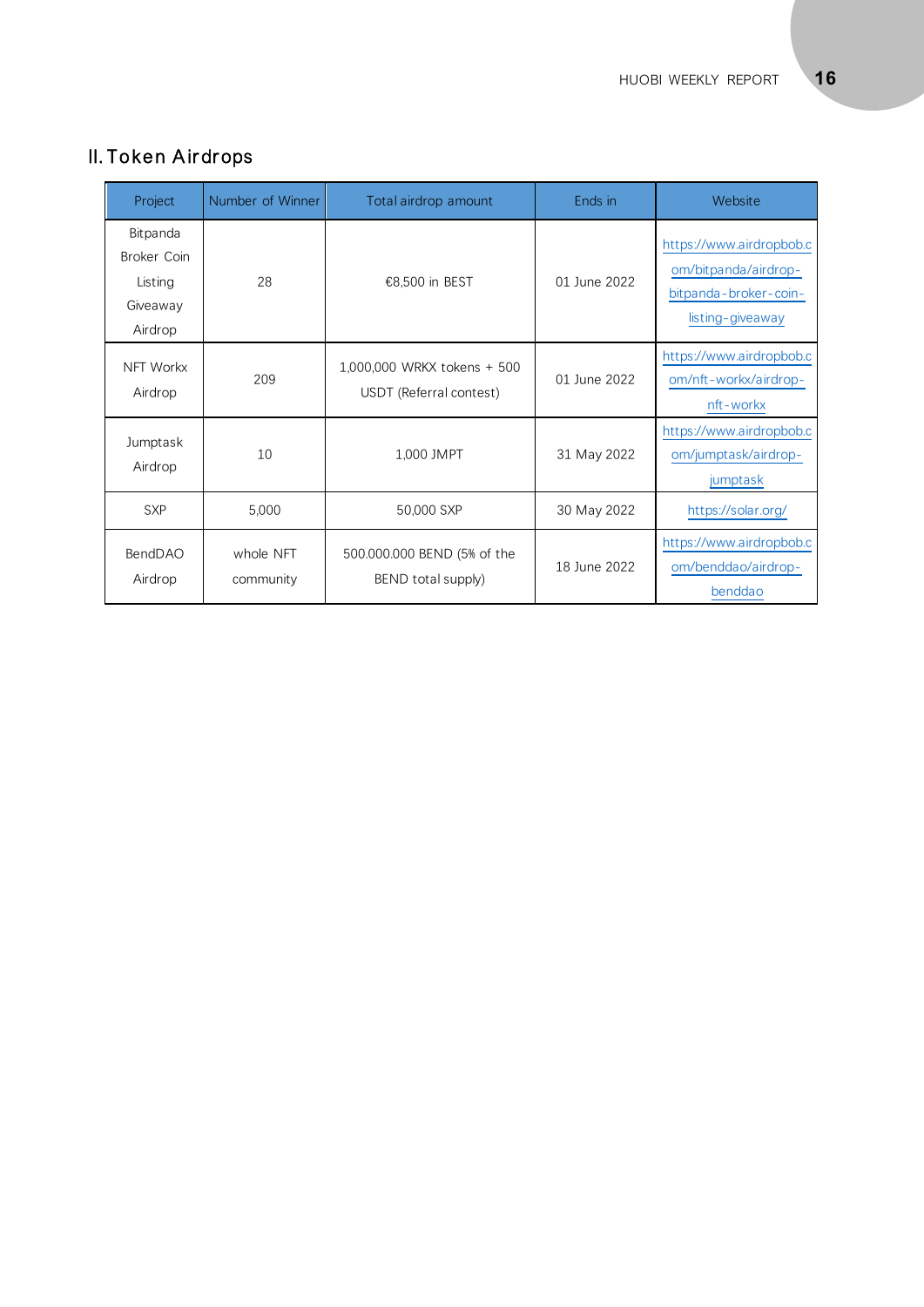# **About Huobi Research Institute**

Huobi Blockchain Application Research Institute (referred to as "Huobi Research Institute") was established in April 2016. Since March 2018, it has been committed to comprehensively expanding the research and exploration of various fields of blockchain. As the research object, the research goal is to accelerate the research and development of blockchain technology, promote the application of blockchain industry, and promote the ecological optimization of the blockchain industry. The main research content includes industry trends, technology paths, application innovations in the blockchain field, Model exploration, etc. Based on the principles of public welfare, rigor and innovation, Huobi Research Institute will carry out extensive and in-depth cooperation with governments, enterprises, universities and other institutions through various forms to build a research platform covering the complete industrial chain of the blockchain. Industry professionals provide a solid theoretical basis and trend judgments to promote the healthy and sustainable development of the entire blockchain industry.

**Official website:**

#### <https://research.huobi.com/>

**Consulting email:** [research@huobi.com](mailto:research@huobi.com) **Twitter:** @Huobi\_Research [https://twitter.com/Huobi\\_Research](https://twitter.com/Huobi_Research) **Medium:** Huobi Research

<https://medium.com/huobi-research>